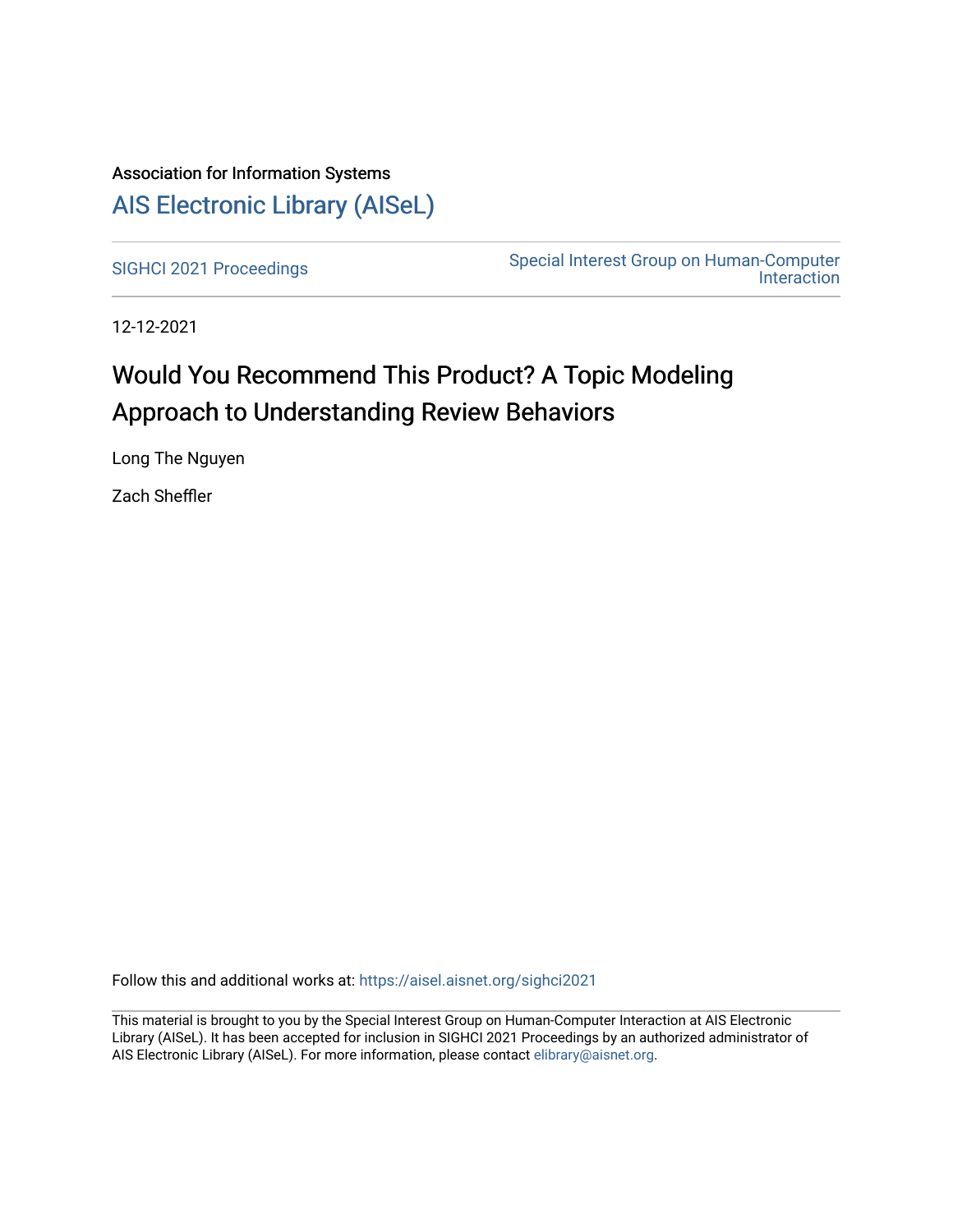# **Would You Recommend This Product? A Topic Modeling Approach to Understanding Review Behaviors**

**Long The Nguyen** University of Massachusetts Amherst [longtnguyen@som.umass.edu](mailto:longtnguyen@som.umass.edu) 

# **ABSTRACT**

Online shopping platforms often highlight reviews to aid consumers' decision-making process. The current research proposes that highlighted review should match between the reviewers' and the browsing consumers' purchasing goals (profiles). Using Latent Dirichlet Allocation (LDA), an unsupervised machine learning method for topic modeling, we uncovered the hidden profiles that show a reviewer's original purchasing goal, whether utility-oriented or hedonic-oriented. Subsequent analysis revealed that utility- and hedonic-oriented reviewers differ in certain review-writing and rating behaviors. The paper contributes to the literature by suggesting a new way to understand reviewers' profiles from text data and resulting review behaviors. We also make a practical recommendation for shopping platforms in highlighting more relevant reviews.

## **Keywords**

e-commerce, online reviews, text analysis, Latent Dirichlet Allocation (LDA), topic extraction.

# **INTRODUCTION**

Online reviews help consumers in the decision-making process (Mudambi and Schuff 2010) and aid online shopping platforms in driving up traffic and sales (Chevalier and Mayzlin 2006). As a result, platforms are often concerned with presenting reviews to consumers in accessible manners. Amazon, for instance, highlights certain reviews as "featured" on top of thousands of reviews. These highlights are often selected with criteria like reviewer status, review valence, and the helpful votes a review received (Wu 2017). Nevertheless, to the extent of our knowledge, platforms' criteria to highlight reviews do not include original purposes of purchasing.

Consumers express expectation confirmation – how well the product experiences align with their pre-purchase expectations – in their online review and rating decisions (Ho et al. 2017). Therefore, consumers with different purchasing purposes likely differ in their expectation confirmation and subsequent review writing and rating behavior. Consequently, presenting a current consumer with reviews communicating irrelevant sets of expectations and experience may prove counterproductive to platforms.

In this research-in-progress paper, we aim at understanding (1) how review-writing and rating behaviors differ among

**Zachary J. Sheffler** University of Massachusetts Amherst [zsheffler@isenberg.umass.edu](mailto:zsheffler@isenberg.umass.edu) 

reviewers with different purchasing goals ("profiles"), (2) how we may understand reviewer profiles from their reviews, and (3) how a (mis)match between consumer and review profiles influence consumers' evaluation of review. We adopt an unsupervised machine learning method, Latent Dirichlet Allocation (LDA), to uncover reviewer profiles, and conducted a number of analyses with some review behaviors of interest. In doing so, we make a methodological contribution by demonstrating an unsupervised machine learning approach to understand reviewers' purchasing goals, and theoretical contribution by examining how reviewer profiles contribute to their review behaviors. In the following section, we offer a brief review of the literature, introduce the methodological approach, before discussing our initial results and future plans.

## **LITERATURE REVIEW AND HYPOTHESES**



Our study is built upon the theoretical underpinning of shopping behaviors and review-writing behaviors. We consulted two relevant literature streams to develop our theoretical model and hypotheses.

The first stream of the literature documents two fundamental shopping orientations: utility and hedonic orientation (Baker and Wakefield 2012). While hedonic orientation refers to the satisfaction of joy, fun, and other more subjective and personal values, utilitarian purposes are cognitive, functional choices that cater to necessities (Babin et al. 1994, Moore 2015). Though some consumers may express both orientations, they are often found to be either hedonic- or utility-oriented (Baker and Wakefield 2012). Such orientations are found to influence shopping behaviors important to businesses, such as intention to visit (Baker and Wakefield 2012) or to repeat a purchase (Chiu et al. 2014). In an online shopping context, consumers pay attention to utility, functional features as well as hedonic aspects that appeal to emotion like aesthetic performances (Liu et al. 2020).

The second stream of research documents product rating and reviewing behaviors as a means to express experience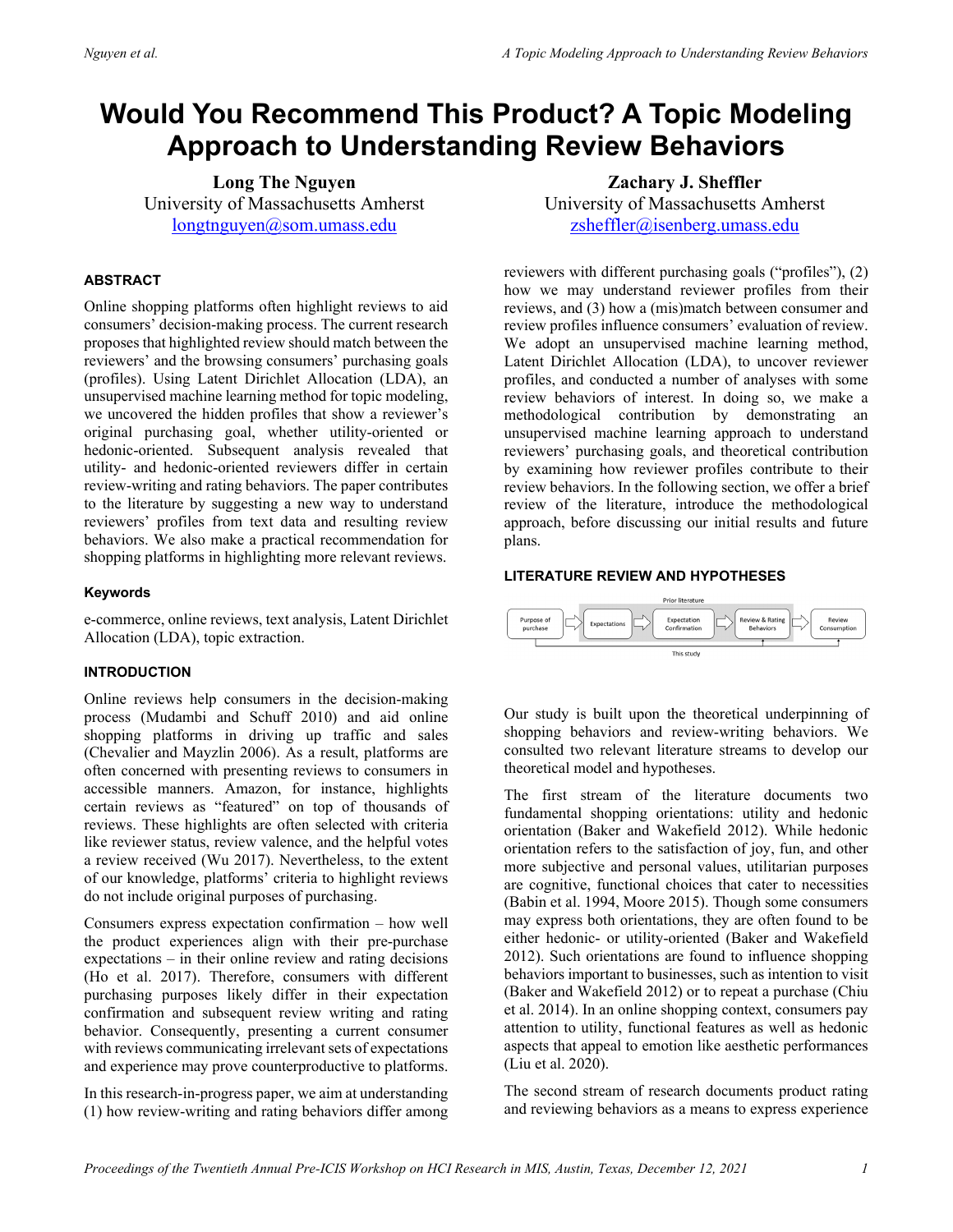with the products. Among the many antecedents, product (dis)confirmation is among the important drivers (Ho et al. 2017; Hu et al. 2017). Specifically, consumers build up an expectation about a product and compare it against actual experience (Ho et al. 2017). Expectation (dis)confirmation, a (mis)match between expectation and the actual experience, influences the review and rating behaviors (Ho et al. 2017). In an online shopping experience, failing to meet consumers' utility expectations and hedonic expectations significantly lower their satisfaction (Chiu et al. 2014).

As consumers write about their experience with a product, its characteristics and whether they meet expectations are elaborated in online reviews' textual content, which is read by future consumers. For instance, Benbunan-Fich (2020) documented rich descriptions of a wearable device's feature failures in its online reviews. Nevertheless, these reviews are only perceived as helpful by a consumer if they provide information relevant to his or her specific decision making (Mudambi and Schuff 2010), which involves purchasing orientation, as in what the consumer looks for in the product. For instance, a consumer who is looking for utility features that serve specific needs may find reviews describing a hedonic experience, such as cosmetic quality, good look, and joy, irrelevant. On the other hand, a consumer with hedonic purposes, such as decoration, may deem the aforementioned reviews helpful.

Synthesizing the two literature streams, we posit that a misalignment between reviewers and current consumers' purchasing purpose risks reducing online reviews' positive impact for several reasons. First, as reviews are expressions of experience, a reviewer with different purchasing profiles may engage in different review writing and rating behaviors. Given a product with a blend of hedonic cosmetic values and utilitarian functions, we expect utilityoriented reviewers to use more complex language in order to describe the various functions of the product, comparing to hedonic-oriented reviewers.

**H1**: Reviewers with more utility-oriented profiles write reviews with more language complexity.

In terms of rating behavior, given the same product with both hedonic and utility values, a reviewer with a higher utility orientation may leave more favorable ratings for several reasons. First, among the various functions of the product, it is more likely that some features meet the utilityoriented reviewer's expectations and lead to a more favorable rating. Second, utility shopping orientation is cognitive, functional, and involves collecting information (Babin et al. 1994). Shoppers purchasing to meet specific necessities likely search, compare features across products, and purchase one that objectively fits them best.

**H2**: Reviewers with more utility-oriented profiles are more likely to give a positive rating.

Given the reviewers with different profiles will engage in different review writing and rating behaviors for the same

product. Current consumers with their own orientation will perceive matching reviews as more helpful.

**H3a**: More utility-oriented reviews will be rated as more helpful by utility-oriented consumers than hedonicoriented consumers.

**H3b**: More hedonic-oriented reviews will be rated as more helpful by hedonic-oriented consumers than utilityoriented consumers.

To the extent of our knowledge, online shopping platforms (e.g., Amazon.com) use algorithms to highlight "featured" reviews based on the reviewers' status ("top reviewer" or "verified") or the number of helpfulness votes received (Wu 2017). Alternatively, they allow consumers to sort for the newest reviews or filter reviews by individual keywords that frequently appear. As a result, we also propose a computer-assisted, automated approach to uncover reviewer profiles contained in the review text to enable current consumers to filter for reviews with the relevant profiles, not just the keywords.

Computer-assisted text analysis techniques are able to uncover useful insights from a large quantity of data in a relatively objective manner (Adamopoulos et al. 2018). For instance, the dictionary methods have been applied to extract various emotions (Yin et al. 2014), personality traits, and review sentiment (Adamopoulos et al. 2018) from the textual content. Automated approaches, such as topic extraction or topic modeling, are recently applied in IS studies involving unstructured data (Abbasi et al. 2018; Shi et al. 2016). On top of the advantages listed above, topic modeling using unsupervised machine learning does not impose strict, predefined rules, therefore can uncover underlying topics based on the natural patterns of words (Humphreys and Wang 2018; Shi et al. 2016). The following section describes our data collection, analytical approach, and initial results.

## **METHODOLOGY**

## **Data Collection**

In March 2020, we collected a small archival sample of online reviews for smartwatches from Best Buy. The selections of the shopping platform and product category were deliberate choices. First, we selected smartwatches for their balance of both hedonic and utilitarian values. Besides utility functions that serve specific needs such as notifications, sport, and activity tracking, smartwatches are also fashionable hedonic items. Second, as we are interested in the positive ratings, BestBuy is appropriate because they apply a binary rating scale asking if a reviewer would recommend a product or not. We deem this recommendation mechanism more suitable to our purpose, comparing to the common five-star rating scale, as the latter suffers from serious rating biases and inflation that makes the distinction between positive and negative ratings obscure in the mid-range of the scale (i.e., 2 or 3 stars) (Breinlinger et al. 2019). After filtering out the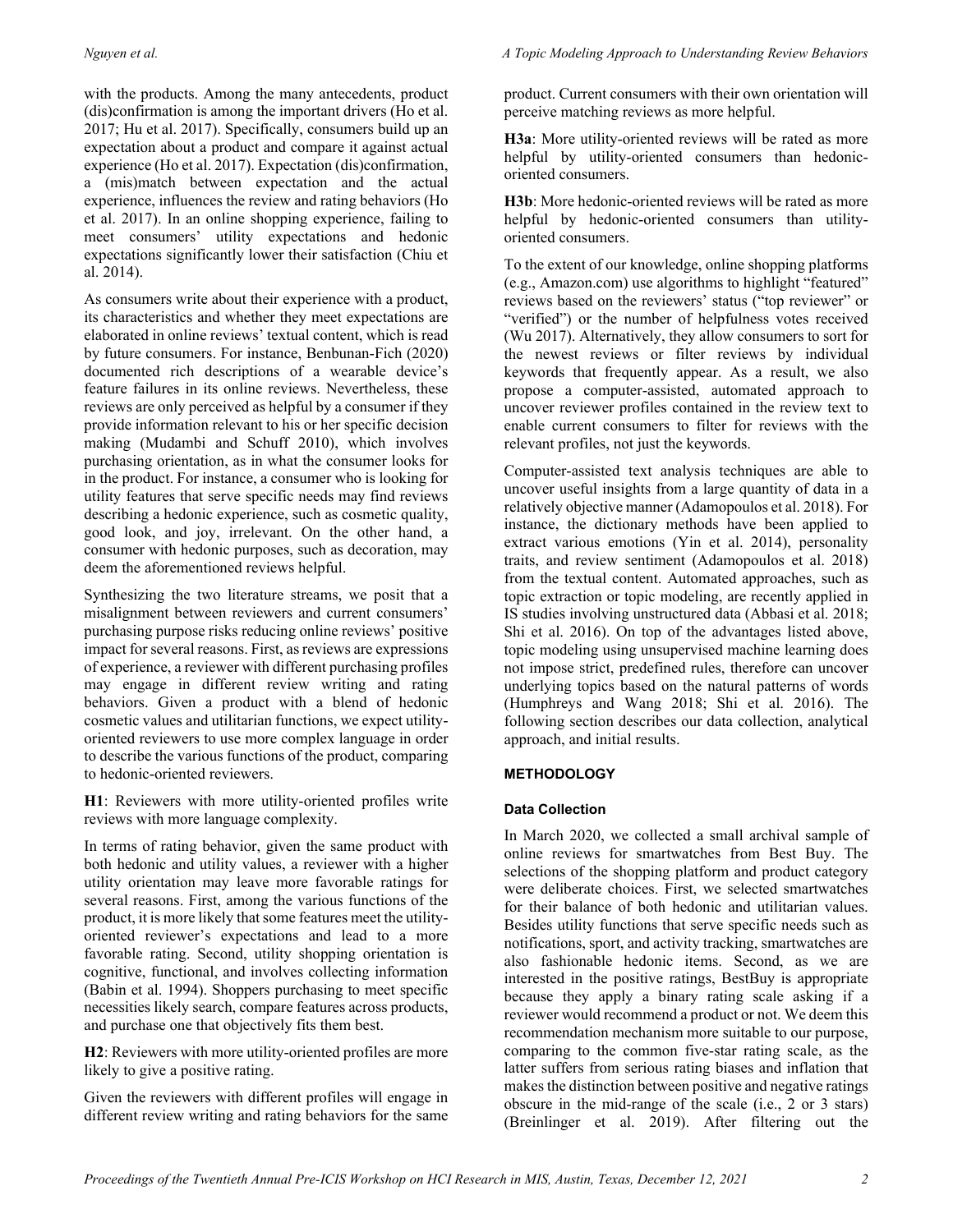observations that are the sellers' replies to original reviewers, we are left with 2296 usable reviews for 74 products.

# **Measurement**

We operationalize the review writing and rating behaviors with observed variables in the dataset. First, review ratings are represented by each review's recommendation choice, in which a "yes" stands for a positive rating, and a "no" encodes a negative rating. Second, review complexity is measured by calculating the Flesch-Kincaid readability grade score (Kincaid et al. 1975), in which a larger score indicates that a text is harder to read. The score was computed using the R package *quanteda*. Reviewer profiles were extracted using an unsupervised machine learning approach for topic extraction, which is described in greater detail below.

# **Topic Extraction**

The paper adopts an unsupervised machine learning method, Latent Dirichlet Allocation (LDA) to uncover underlying topics in the textual reviews. LDA is a parsimonious approach to the analysis of latent topics in textual data (Blei et al. 2003). LDA holds that the probability of a word's appearance in a document (i.e. a product review) is dependent on the presence of the topic it represents in that document. As a result, LDA extracts a topic based on the unique probability vectors of words representing the topic (Büschken and Allenby 2016). For an in-depth introduction to the technicality of LDA, we would refer readers to Tirunillai and Tellis (2014). The analysis was conducted in Knime software version 4.2.



## **Figure 2. Topic Extraction Procedure**

Several document preparation steps were taken before topic extraction, including bi-gram assessment, preprocessing, and creating bags-of-words (BoW). Bigram is a specification of N-gram that creates pairs of every two words in a document. Frequently occurring word pair that could be meaningful for analysis was combined into a single compound word (i.e. "heart rate" to "heart-rate") to avoid losing their combined meaning in later steps. Next, the reviews went through part-of-speech tagging, in which each word was given tags for its role in the sentence either as a verb, noun, adjective, and so on. For the purpose of this project, because topics are most likely represented with nouns and noun phrases, only words with the "noun" family tags went on to preprocessing. In preprocessing, stop words (i.e. "a", "the", "of") were removed before the remaining words were lemmatized to their original forms based on the Stanford Core Natural Language Processing (NLP) library. Next, BoWs were created to individualize words from each review, which allowed for subsequence analyses using terms' occurrence frequencies and their connections to topics. Terms appearing less than twice in

the whole dataset were deemed infrequent terms and not included in the optimization to identify the number of topics (k-optimization).

As LDA is a probability-based topic extraction method, koptimization was conducted using the elbow method. This method determines the number of topics at which the joint probability of topics and words (measured in loglikelihood) stop improving noticeably. Specifically, a series of possible values for k from 1 to 40 are tested, and the parameters α (represents the document to topic distribution) and β (representing the topic to word distribution) were respectively set at 0.1 and 0.01, following the general recommendation in the text analysis literature (Steyvers and Griffiths 2006, Kaplan and Vakili 2015, Huang et al. 2018).

# **RESULT**

# **Reviewer Profiles**

The optimization process resulted in 4 interpretable, littleoverlapped latent topics. Based on the term frequency, the topic extraction process assigned to each review the probabilities that it belongs to the four topics. Each review is then assigned the topic with the highest probability. The most frequently appeared 15 terms for each topic, which are presented in the word clouds in Figure 3, help us interpret the reviewer profiles.

| <b>Utilitarian</b>                                                                                               | <b>Gifter</b>                                                                                                                                 |
|------------------------------------------------------------------------------------------------------------------|-----------------------------------------------------------------------------------------------------------------------------------------------|
| displayhourchargetextcall                                                                                        | month love price christmas                                                                                                                    |
| notificationappbattery-life                                                                                      | issuefeaturebuypurchase                                                                                                                       |
| bandwrist featurebattery                                                                                         | wife productgift                                                                                                                              |
| modebuttonmessage                                                                                                | money boxdevice service                                                                                                                       |
| Exerciser<br>fitnessworkoutfeature<br><b>MOVEStepactivity</b><br>wrist heart-rate text<br>tracker track tracking | <b>Fashionista</b><br>optionversionwear<br>screen <sub>Series<sup>priceworth</sup></sub><br>feature bandlove sport<br>purchase sizewriststeel |

**Figure 3. Topic Term Word Clouds**

These word clouds represent 4 distinctive reviewer profiles, namely *Utilitarian*, *Gifter*, *Exerciser,* and *Fashionista.* The *Utilitarian* profile is characterized by terms representing basic functions of the products (i.e., feature, app, notification) that help consumers in their dayto-day activities like messaging, texting, calling, which are also mentioned in the most frequent terms for this topic. Users in the *Gifter* profile typically bought the product for their loved ones (i.e., wife) as gifts for special occasions (i.e., Christmas), and thus they pay attention to value (i.e., money), and post-purchase services. The *Exercisers*  emphasize workout-related features of the product such as heart-rate monitors and trackers, and they discuss how those functions help their fitness activities too. The *Fashionista* profile is represented by terms referring specifically to value (i.e., price, worth) cosmetic elements like material (i.e., steel), look (i.e., size, band), and others (i.e., version, option).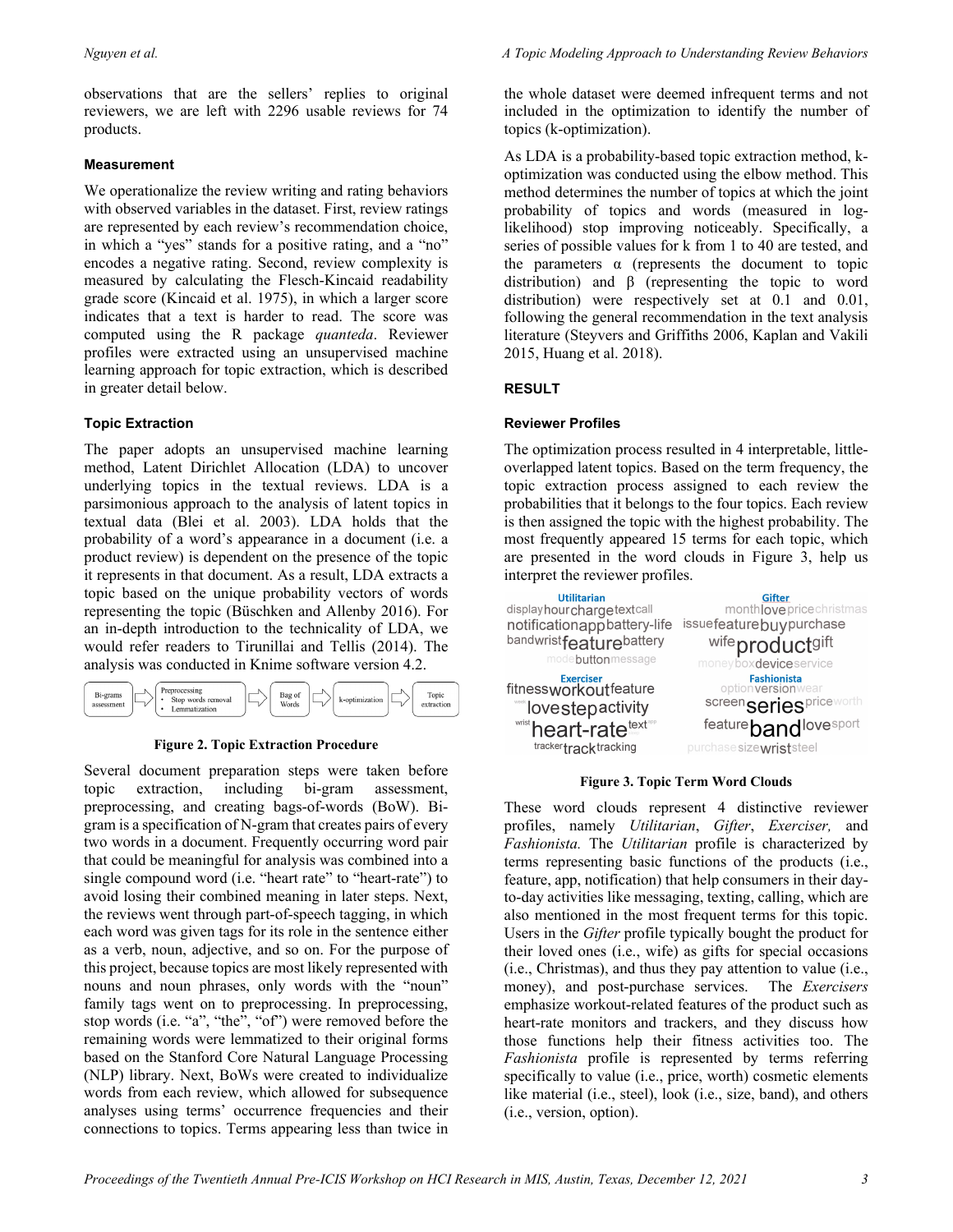These four profiles match well with our expectation of utility-oriented versus hedonic-oriented consumer types. The *Exerciser* group appears to be the most utilityoriented, seconded by *Utilitarian*. *Fashionista* is the most hedonic-oriented group. Nevertheless, *Gifter* reviewers appear to go either way, as they may have bought the product for a hedonic-focused or utility-focused and have written reviews accordingly. These categorization results enter the initial hypotheses testing as dummy variables with *Exerciser* chosen as the reference group.

## **Hypotheses Testing**

For an initial analysis, we specified two models controlling for the product effects, using the R package *lme4*, and follow up with pairwise contrasts to compare the reviewer profiles in terms of the two behaviors using the *multcomp* package. To test H1, review complexity was regressed against reviewer profiles, after controlling for product effects. To test H2, a mixed-effect logistic regression model was specified with the recommended rating as the dependent variable (DV), and product random intercepts and reviewer profiles as independent variables (IV). The regression and contrast results in Table 1 and Table 2 respectively show that there are noticeable differences between some reviewer profiles in the hypothesized directions.

| DV         | <b>Fixed Effects</b> | Est.    | S.E. | p-value |
|------------|----------------------|---------|------|---------|
| Complexity | Intercept            | 6.010   | .109 | < .001  |
|            | Gifter               | $-.286$ | .148 | .054    |
|            | Fashionista          | $-.132$ | .144 | .359    |
|            | Utilitarian          | .355    | .187 | .059    |
| Rating     | Intercept            | 2.938   | .204 | < .001  |
|            | Gifter               | $-.891$ | .219 | < .001  |
|            | Fashionista          | $-.432$ | .023 | .065    |
|            | Utilitarian          | $-.824$ | .255 | .001    |

| Contrasts*                         | Complexity |         | Ratings |         |  |  |
|------------------------------------|------------|---------|---------|---------|--|--|
|                                    | Est.       | p-value | Est.    | p-value |  |  |
| Gifter – Exerciser                 | $-.286$    | .212    | $-.891$ | < .001  |  |  |
| Fashionista – Exerciser            | $-.132$    | .793    | $-.431$ | .252    |  |  |
| Utilitarian - Exerciser            | .355       | .228    | $-.824$ | .007    |  |  |
| Fashionista – Gifter               | .154       | .761    | .459    | .172    |  |  |
| Utilitarian - Gifter               | .640       | .007    | .067    | .993    |  |  |
| Utilitarian - Fashionista          | .487       | .061    | $-.392$ | .427    |  |  |
| *Tukey-adjusted multiple contrasts |            |         |         |         |  |  |

**Table 1. Regression Results**

#### **Table 2. Pairwise Contrasts**

Specifically, in terms of review complexity, *Utilitarian* reviewers write more complex reviews than those with *Gifter* and *Fashionista* (marginally) profiles. In terms of recommendation, *Exerciser* reviewers will have a higher log-odds of rating the product positively comparing to *Gifter* and *Utilitarian* reviewers.

## **DISCUSSION, FUTURE PLAN, AND CONCLUSION**

Our results provide empirical evidence about the feasibility of adapting an unsupervised machine learning technique to uncover hidden reviewer profiles in the textual content of the reviews. We also contribute to the online review

generation by exploring the influences of purchasing goals (profiles) on subsequent review and rating behaviors. In detail, we found that more utility-oriented consumers will later write reviews with more complexity and are more likely to give the product a positive rating.

The next step to test H3a, H3b is underway, utilizing an online, repeated measure experiment, in which each participant provides their shopping orientation, then rates the argument quality and helpfulness of four reviews in a fully randomized order. The reviews are selected to be most representative of their "profile", after controlling for similar word count and complexity. Early results are shown in Figure 4 below. *Fashionista* and *Gifter* reviews' helpfulness and argument quality are rated higher by high hedonic-oriented shoppers (panel A and C), and *Fashionista* review is also rated highly in both measures by low utility-oriented shoppers (panel B and D). Constructs are measured using question items from established and validated sources (e.g., Babin et al. 1994), using a 7-point Likert-like scale. Pilot data were collected on Amazon Mechanical Turk (MTurk).



Besides the methodological and theoretical contribution, these findings are practically relevant. Online shopping platforms and sellers should consider tailoring highlighted reviews to match current consumers' shopping purposes or allow consumers to filter for reviews that match their own profiles.

The current research is not without limitations. First, despite having over 2,000 observations, the dataset is still a narrow sample of a single product category (smartwatch). However, this small sample is efficient for us to test the feasibility of the research-in-progress, and a future plan is in place to include additional product categories and reviews for robustness. Second, our initial analyses were conducted with simple models. Our next steps will involve examining more complex relationships (i.e., why some reviewers give "yes" recommendations despite giving two out of five stars). Also, more aspects of the written reviews documented in the literature, such as sentiment and emotion, shall be included in future models. Third, while the differences between the uncovered reviewer profiles generally support the hypotheses, some profiles need further examination. For instance, *Exercisers* and